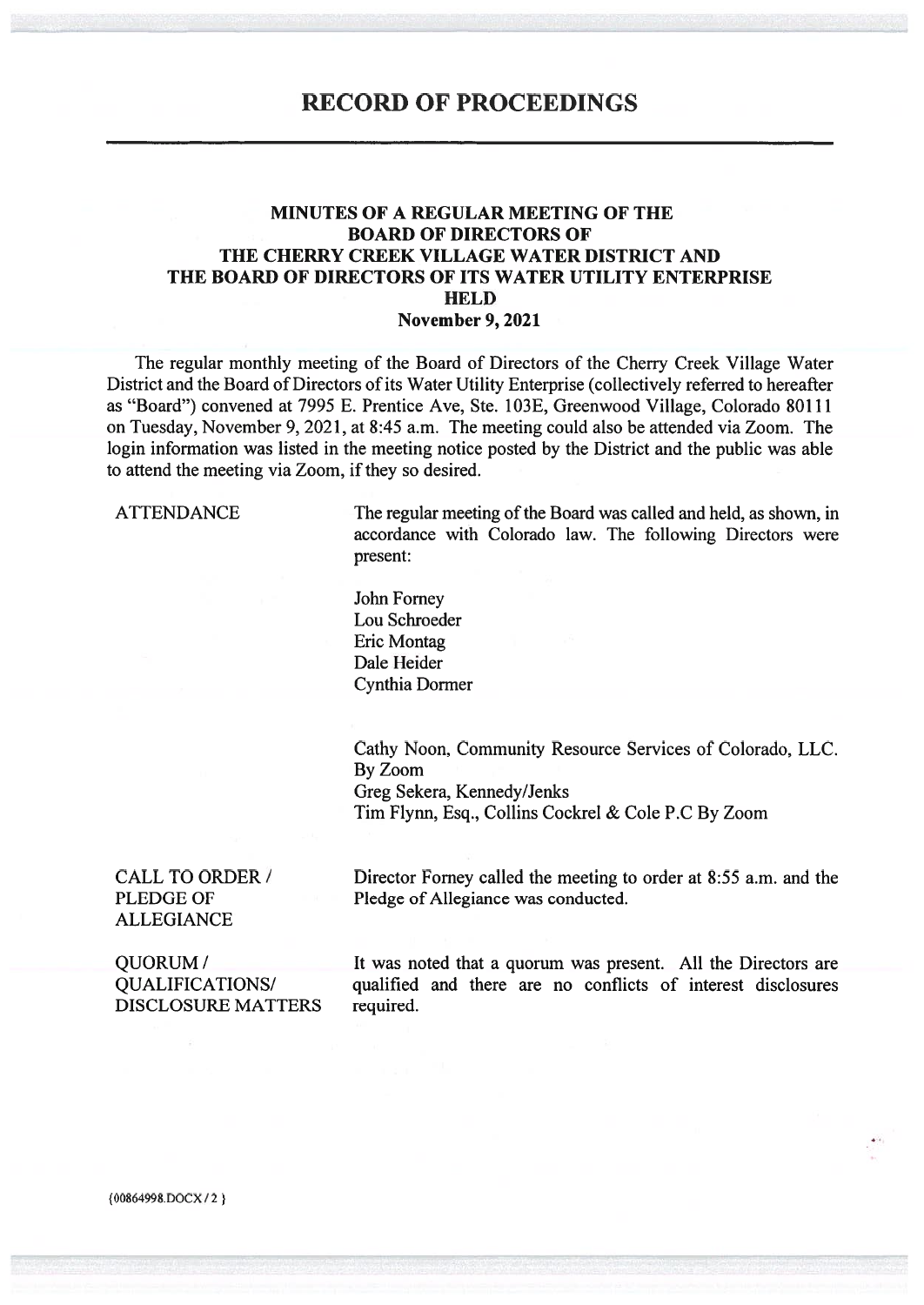| <b>ADMINISTRATIVE</b><br><b>MATTERS</b> | Agenda: Upon review and discussion of the agenda and a motion<br>duly made, seconded and, upon vote, unanimously carried, the<br>Board approved the agenda presented.                                                                                                                                                                                                                                                                                     |  |  |  |
|-----------------------------------------|-----------------------------------------------------------------------------------------------------------------------------------------------------------------------------------------------------------------------------------------------------------------------------------------------------------------------------------------------------------------------------------------------------------------------------------------------------------|--|--|--|
|                                         | Minutes: The Minutes of the October 12, 2021, Regular Board<br>meeting were presented to the Board. Following review and<br>discussion, upon a motion duly made, seconded and, upon vote,<br>unanimously carried, the minutes were approved as presented.                                                                                                                                                                                                 |  |  |  |
| PUBLIC COMMENT                          | There were none.                                                                                                                                                                                                                                                                                                                                                                                                                                          |  |  |  |
| <b>FINANCIAL MATTERS</b>                | <b>Review and Approve Payment of Claims: Ms. Noon reviewed the</b><br>November 9, 2021, claims represented by check numbers 1387 -<br>1396 totaling \$293,725.19. Following review and discussion, upon<br>motion duly made, seconded and, upon vote, unanimously carried,<br>the Board approved the November 9, 2021, claims as amended.                                                                                                                 |  |  |  |
|                                         | Review Cash Position and Fund Allocation: Ms. Noon reviewed the<br>Cash Position with the Board for the period October 31, 2021,<br>adjusted as of November 5, 2021. Following review and discussion,<br>upon motion duly made, seconded and, upon vote, unanimously<br>carried, the Board accepted the Cash Position as presented.                                                                                                                       |  |  |  |
|                                         | <b>Financial Statements: Ms. Noon reviewed the Financial Statements</b><br>for the period ending October 31, 2021. After review, upon motion<br>duly made, seconded and, upon vote, unanimously carried, the<br>Board accepted the Financial Statements as presented.                                                                                                                                                                                     |  |  |  |
|                                         | Review of Redstone Maturing CD Options: Ms. Noon reviewed<br>this item with the Board. The 7-month CD is up and Redstone<br>has not changed their rates, therefore the Board can roll over the<br>CD for another 7 months at 0.2 percent which is the best option<br>at this time. After review, upon motion duly made, seconded<br>and, upon vote, unanimously carried, the Board accepted rolling<br>over the CD at Redstone for 7 mos. at .02 percent. |  |  |  |
|                                         | Utility Account Delinquencies: Director Heider reviewed the<br>account delinquencies with the Board. Commercial has zero<br>accounts at 60 days, zero at 90 days and there are no shut offs.<br>Residential has seven accounts over 60 days and four over 90 days.<br>Shut off day normally would have been November 24th, but it has<br>been extended until after the Thanksgiving holiday.                                                              |  |  |  |
| <b>DIRECTORS ITEMS</b>                  | There were none.                                                                                                                                                                                                                                                                                                                                                                                                                                          |  |  |  |

 ${00864998. \text{DOCX}/2}$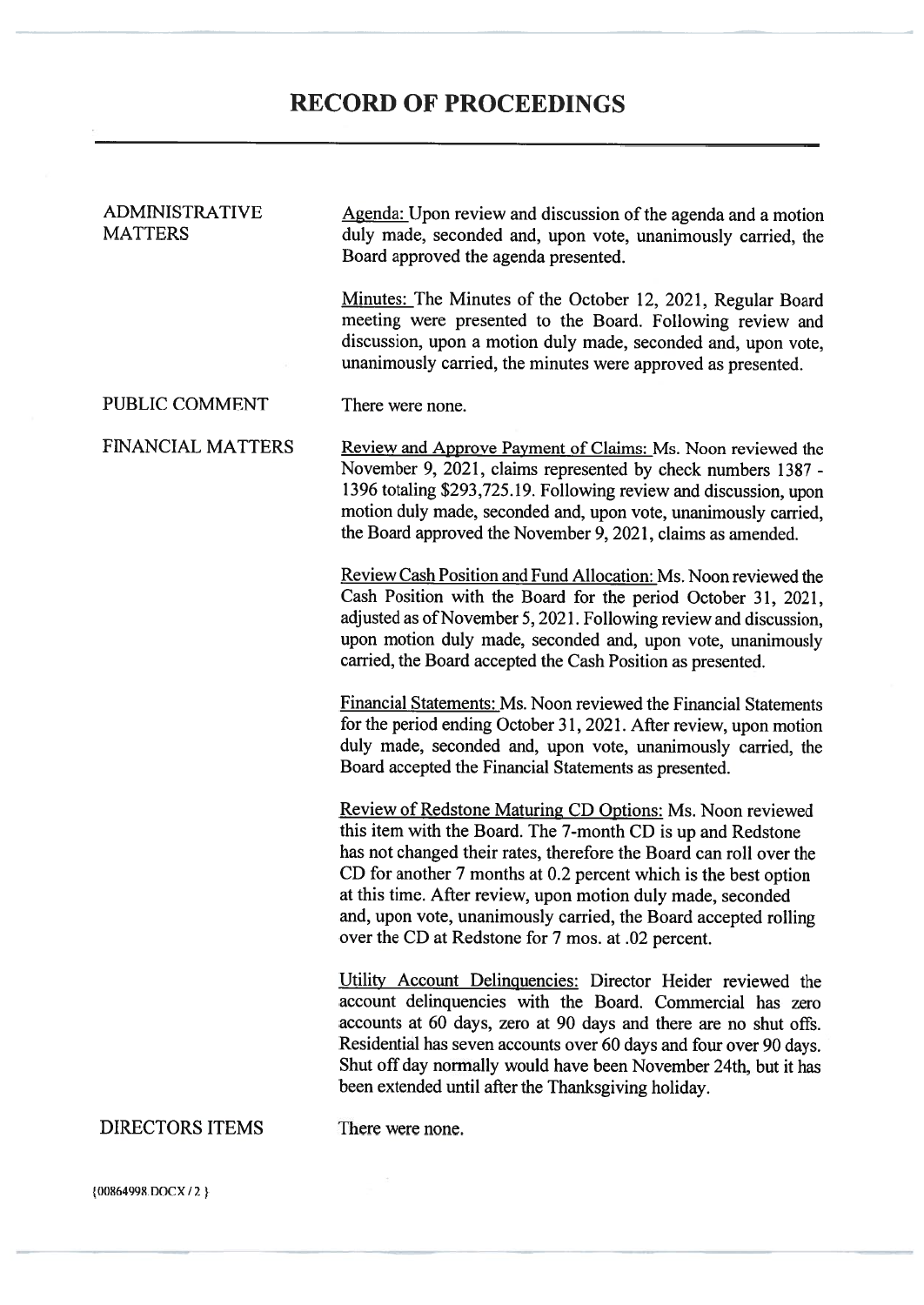# **RECORD OF PROCEEDINGS**

#### **MANAGEMENT ITEMS**

Review Consumption Report: The Board reviewed the **Consumption Report.** 

Public Hearing to Approve 2022 Budget, Appropriate Expenditures and Certify the Mill Levy:

Legal Counsel advised the Board that notice of the District's 2022 Budget Hearing was published in accordance with State law and that the Board had jurisdiction to open the meeting.

Director Forney opened the Public Hearing. There being no public present, the Public Hearing was closed. Ms. Noon reviewed the proposed 2022 Budget with the Board and an in-depth discussion ensued. At the conclusion of the discussion, upon a motion duly made, seconded and, upon vote, unanimously carried, the Board adopted resolutions 2021-11-1, 2021-11-2 and 2021-11-3 and the 2022 Budget, subject to whatever property tax revenue adjustments are necessary when the District's final assessed valuation is received from Arapahoe County during the first part of December, 2021.

| MAINTENANCE AND | Engineering Report: Mr. Sekera reviewed his engineering report             |
|-----------------|----------------------------------------------------------------------------|
|                 | OPERATIONAL MATTERS with the Board, which is made a part of these Minutes. |

Replacement Meter Program: Mr. Sekera let the Board that the meter replacements should be starting on Monday. November 15.

Dayton Master Meter Replacement: Work is scheduled for November  $12<sup>th</sup>$ 

811 Notification Program: The District's response process is being restructured to allow C&L Water Solutions, Inc. to manage the entire process rather than sharing the work between C&L and Kennedy Jenks. The matter will be discussed in greater detail at a future meeting.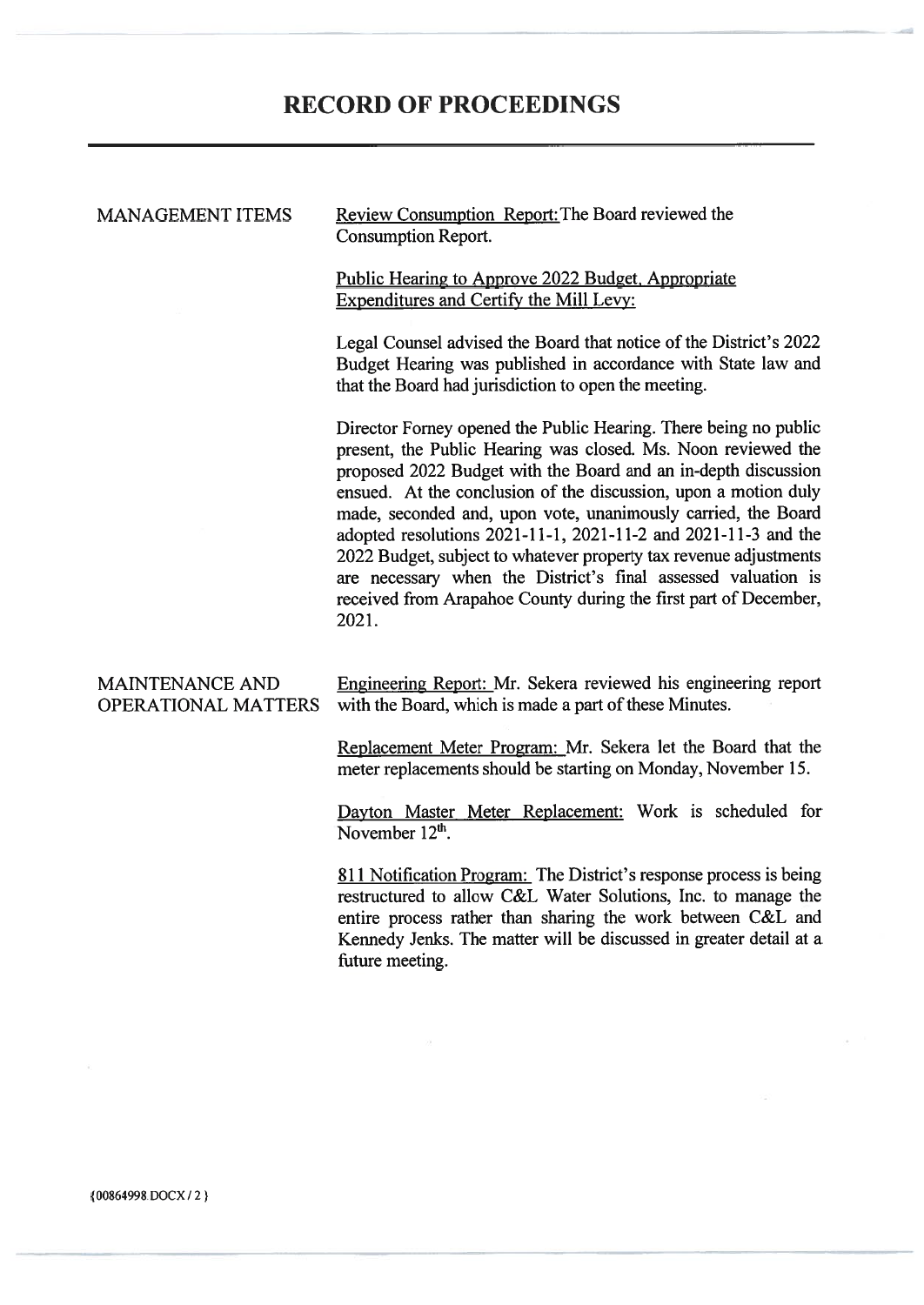## **RECORD OF PROCEEDINGS**

**LEGAL** 

Agreement for Professional Engineering Services between Kennedy/Jenks and the Cherry Creek Village Water District for the Replacement of the District's Cast Iron Pipe in the North Village: Mr. Flynn reviewed this agreement with the Board. After review, upon motion duly made, seconded and, upon vote, unanimously carried, the Board approved the agreement for professional engineering services between Kennedy Jenks and the District and authorized the President and Vice President to sign the agreement.

Update on Legal Services Provided by Collins Cockrel & Cole: Mr. Flynn gave an update and reviewed the status of the dissolution of Collins Cockrel & Cole. After review, upon motion duly made, seconded and, upon vote, unanimously carried, the Board authorized the District's files located in Collins Cockrel & Cole to be transferred to Mr. Flynn's new firm. A form of engagement letter will be provided to the Board for consideration at its December meeting.

**Is ADJOURNMENT** 

There being no further business to come before the Board, upon a motion made, seconded and upon vote, unanimously carried, the meeting was adjourned at 10:22 a.m.

Respectfully submitted,

 $1600$ 

Secretary for the Meeting

{00864998.DOCX/2}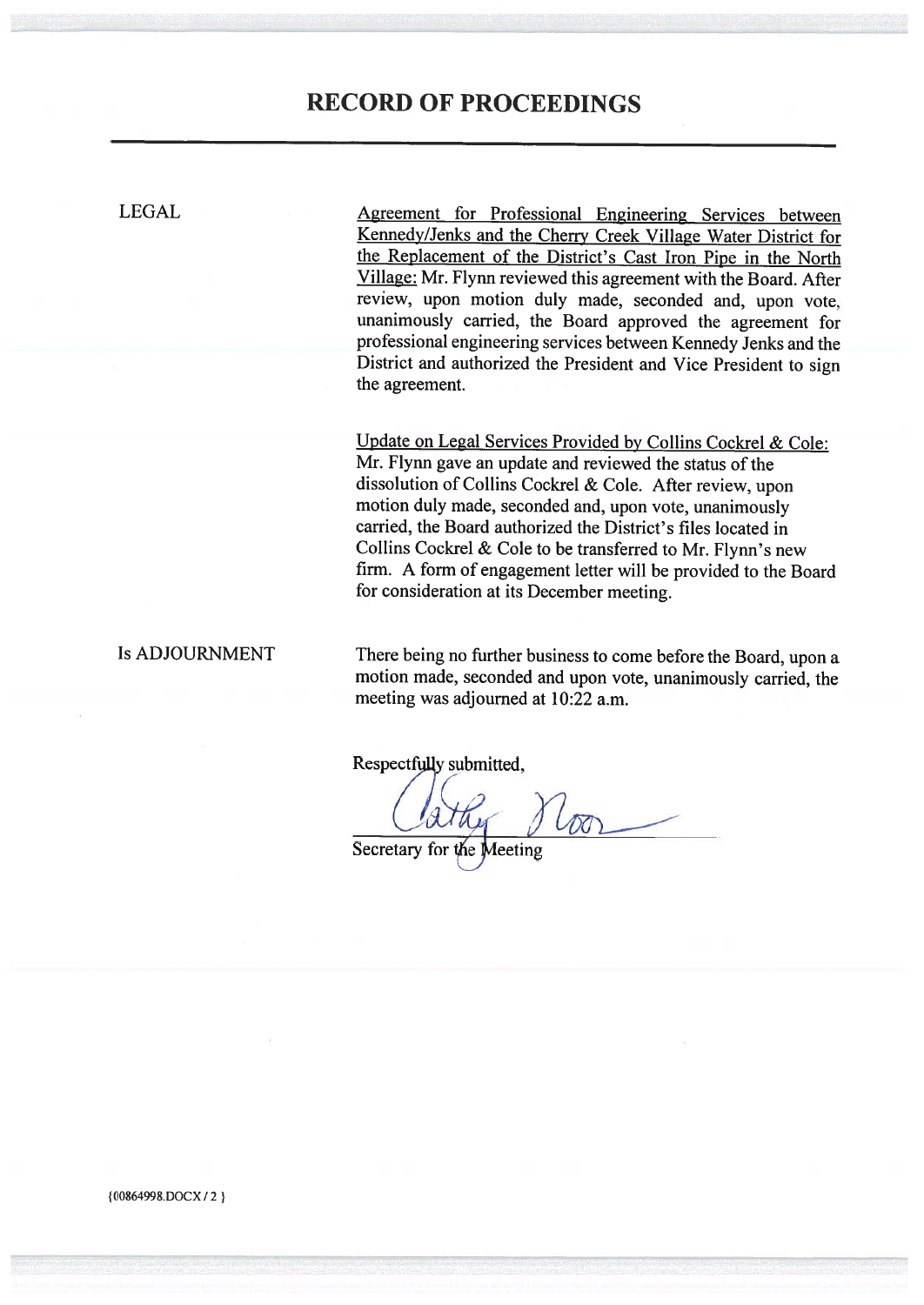

November 4, 2021

### Memorandum

| To:      | Cathy Noon, District Manager                                                                                                                   |  |
|----------|------------------------------------------------------------------------------------------------------------------------------------------------|--|
| From:    | Greg S. Sekera, P.E.                                                                                                                           |  |
| Subject: | Engineering Report for Board of Directors Meeting on November 9, 2021<br><b>Cherry Creek Village Water District</b><br>KJ Job No. 2146003*GENW |  |

Briefly presented below are the items that we have been involved in during the past month.

- 1. Residential Meter Replacement Project The District has received all of the 450 endpoints from Badger. With all new equipment now received, KUS plans to start installations on November 15. We continue to coordinate with Badger and Keystone Utility Services (KUS) regularly for status and schedule for the meter installations. I will provide an update at the meeting.
- 2. North Water Line Replacements Following approval of our engineering proposal for the design and bidding phase services for the three cul-de-sacs, Tim has prepared the Agreement for Consulting Services. The Agreement is included in the packet for board approval and our authorization to begin the design phase.
- 3. 2022 Budget My recommendations for next year's budget for repairs and maintenance and capital projects were presented last month. I have made no changes to them.
- 4. Emergency Response Plan (ERP) Following the Risk Assessment that was completed in June the EPA requires that the District complete an Emergency Response Plan (ERP). The ERP needs to be completed by December 30, 2021. We are updating the District's current Plan for conformance with EPA requirements. We will complete the Plan update in the first part of December for Cathy to certify it with the EPA before the end of the year.
- 5. System Maintenance We coordinated the following maintenance items during the past month:
	- Master Meters The most recent meter readings indicated that the Yosemite meter delivered 1% of the flow and the Dayton meter delivered 99%. Total water supplied to the District was 11.5 MG for the October period (approx. 12.2 MG less than the prior period).

*Dayton Master Meter* – Denver Water plans to replace the meter on November 8. They are estimating the replacement will take one day and the meter will be off-line for a total of three days. During the shut-down we will be reliant on the Yosemite Meter.

- **PRVs** There are currently no issues or concerns with the PRVs. We are working with C&L for adjustment of the Dayton PRV for better balance of the flows.
- **Meter Transponders** There were no new failures reported for the October readings. There are approximately 60 meters with failed transponders. Manual reads were performed for the two school meters by C&L for the October readings.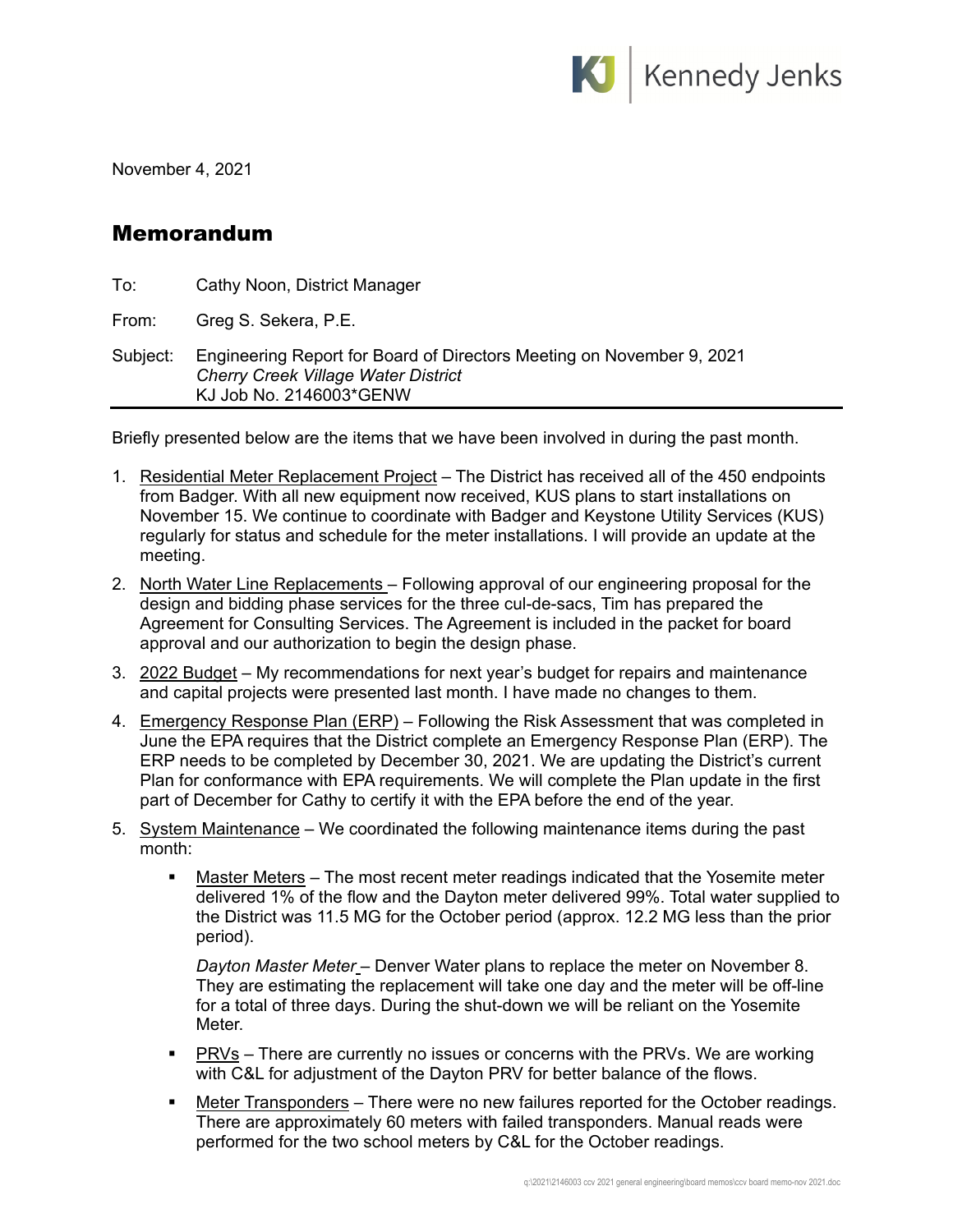## Memorandum

Cathy Noon, District Manager November 4, 2021 Page 2



- Customer Complaints and Investigations The following are investigations performed at the request of customers this past month.
	- a. No significant issues this past month.
- Fire Hydrant and Valve Maintenance No update for this past month. Due to the impact of the water line breaks on the maintenance budget this year I am recommending that we delay some of the valve and fire hydrant repairs scheduled for this year until next. I have updated the list of valve and fire hydrant repairs to be performed next year and have included line items in my budget recommendations.
- GIS Next edits will be performed when the new meters are installed to add meter data.
- **Fire Hydrant Meter There were no fire hydrant permits issued.**
- **Emergencies / Water Line Breaks** There were no emergencies or new water line breaks to report.
- Facility Locates Locate requests were above typical again in October. I would like to discuss at a future meeting, the responsibilities for locate requests beginning next year.
- Maintenance Tracking A copy of the maintenance tracking/schedule is attached.